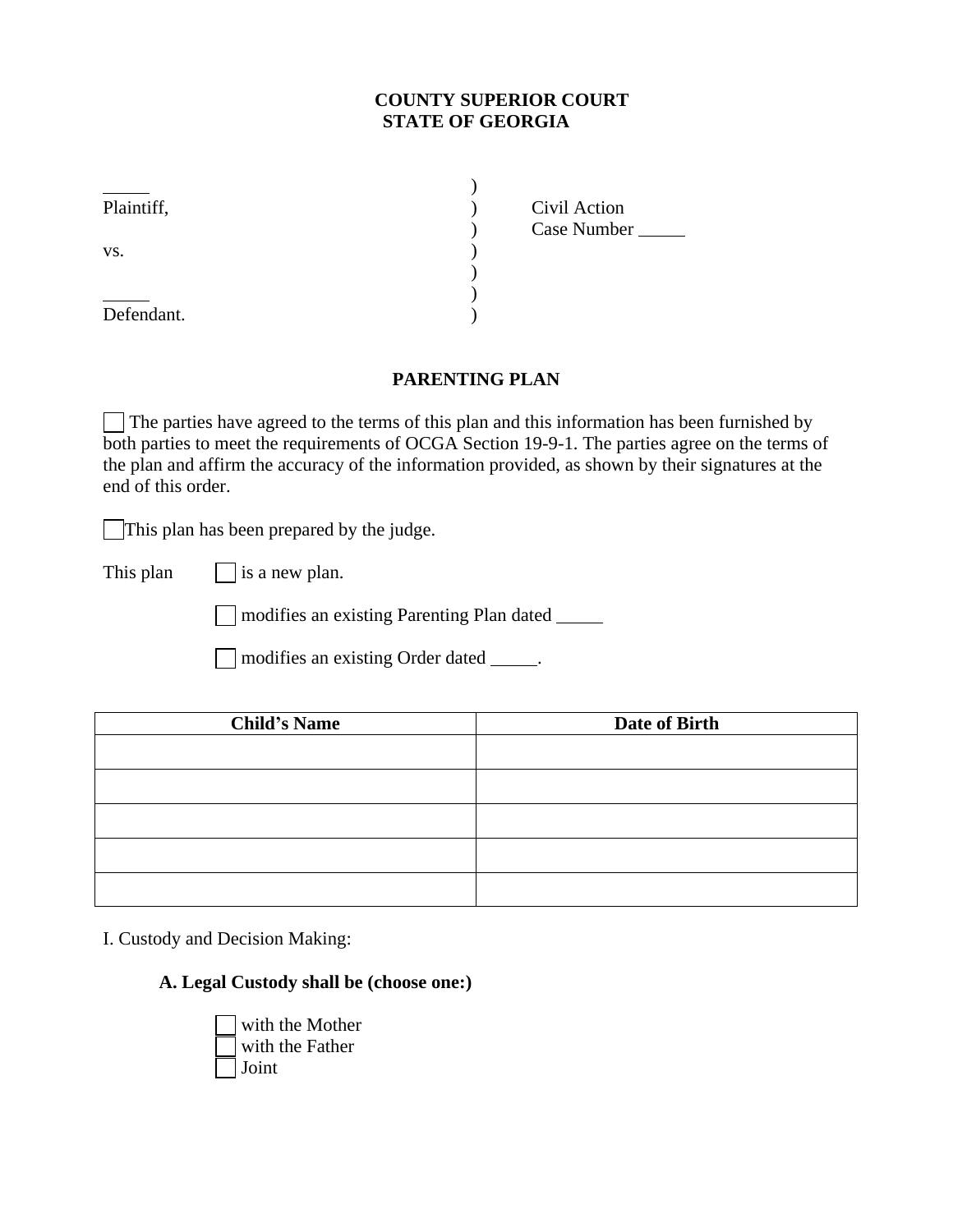### **B. Primary Physical Custodian**

| $d/o/b$ : | Mother | Father | Joint |
|-----------|--------|--------|-------|
| $d/o/b$ : | Mother | Father | Joint |
| $d/o/b$ : | Mother | Father | Joint |
| $d/o/b$ : | Mother | Father | Joint |
| $d/o/b$ : | Mother | Father | Joint |

For each of the children named below the primary physical custodian shall be:

# WHERE JOINT PHYSICAL CUSTODY IS CHOSEN BY THE PARENTS OR ORDERED BY THE COURT, A DETAILED PLAN OF THE LIVING ARRANGEMENTS OF THE CHILD(REN) SHALL BE ATTACHED AND MADE A PART OF THIS PARENTING PLAN.

### **C. Day-To-Day Decisions**

Each parent shall make decisions regarding the day-to-day care of a child while the child is residing with that parent, including any emergency decisions affecting the health or safety of a child.

### **D. Major Decisions**

Major decisions regarding each child shall be made as follows:



#### **E. Disagreements**

Where parents have elected joint decision making in Section I.D above, please explain how any disagreements in decision-making will be resolved.

### **II. Parenting Time/Visitation Schedules**

#### **A. Parenting Time/Visitation**

During the term of this parenting plan the non-custodial parent shall have at a minimum the following rights of parenting time / visitation (choose an item):

The weekend of the first and third Friday of each month.

The weekend of the first, third, and fifth Friday of each month.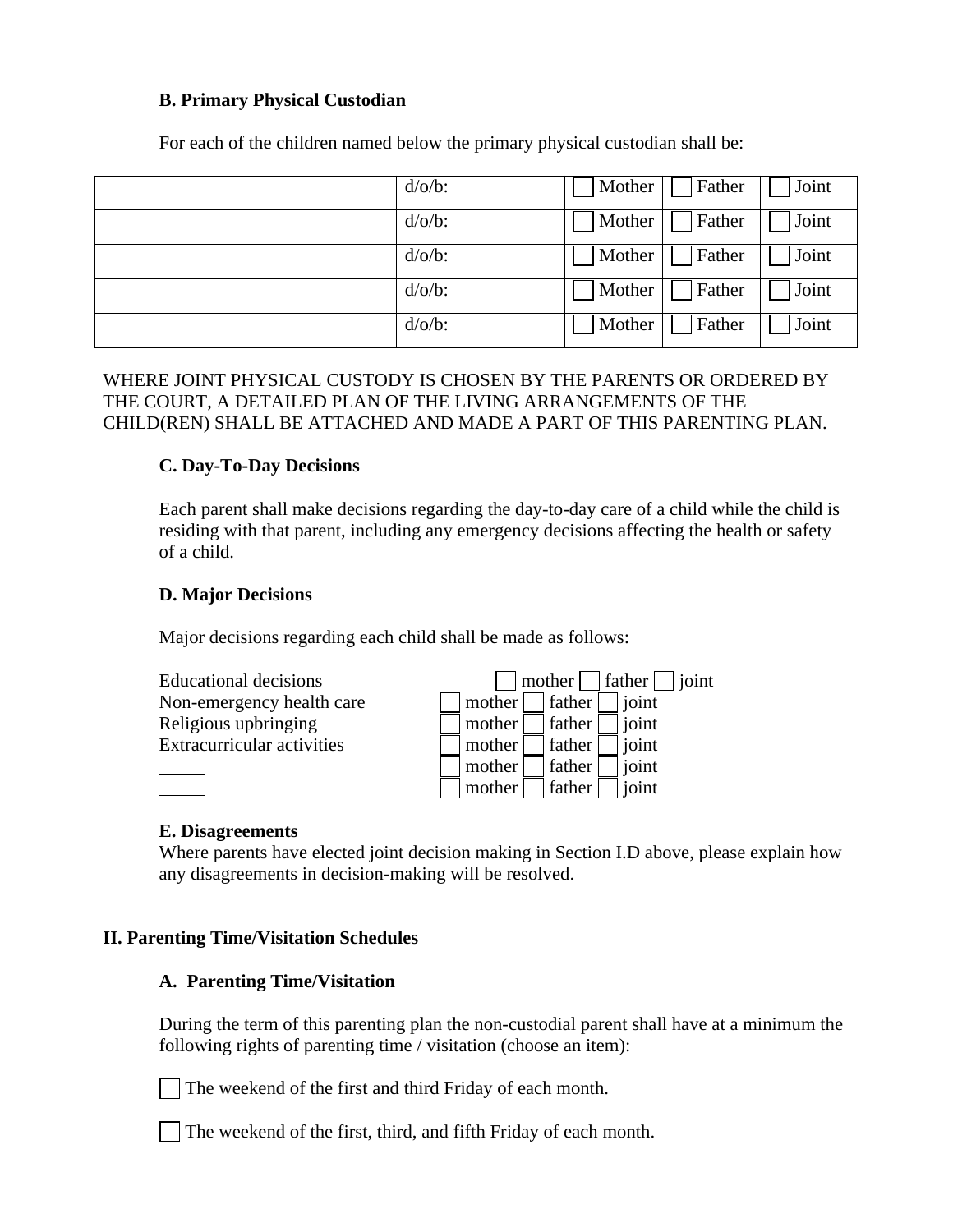|  | The weekend of the second and fourth Friday of each month. |  |
|--|------------------------------------------------------------|--|
|--|------------------------------------------------------------|--|

|  | Every other weekend starting on |  |  |
|--|---------------------------------|--|--|
|  |                                 |  |  |

Each starting at a.m./p.m. and ending a.m./p.m.

Other: .

and weekday parenting time / visitation on (choose an item):

| None                                                                     |
|--------------------------------------------------------------------------|
| Every Wednesday Evening                                                  |
| Every other Wednesday during the week prior to a non-visitation weekend. |
| Every and evening.                                                       |
| Other:                                                                   |

For purposes of this parenting plan, a weekend will start at  $\_\_\_\a.m./p.m.$  on [Thursday / Friday / Saturday / Other: 1 and end at 1 a.m./p.m. on [Sunday / Monday / Other: $\qquad$ ].

Weekday visitation will begin at  $\_\_\_\$ a.m./p.m. and will end [at  $\_\_\_\$ p.m. / when the child(ren) return(s) to school or day care the next morning  $/$  Other:  $\qquad$  ].

This parenting schedule begins:

OR  $\Box$  date of the Court's Order (day and time)

# **B. Major Holidays and Vacation Periods**

# **Thanksgiving**

The day to day schedule shall apply unless other arrangements are set forth: beginning .

### **Winter Vacation**

The  $\Box$  mother  $\Box$  father shall have the child(ren) for the first period from the day and time school is dismissed until December  $\_\_\_\_\_\a$ .m./p.m. in  $\_\_\_\$ odd numbered years  $\_\_\_\_\_\_\$ even numbered years  $\Box$  every year. The other parent will have the child(ren) for the second period from the day and time indicated above until 6:00 p.m. on the evening before school resumes. Unless otherwise indicated, the parties shall alternate the first and second periods each year.

Other agreement of the parents: \_\_\_\_\_\_\_.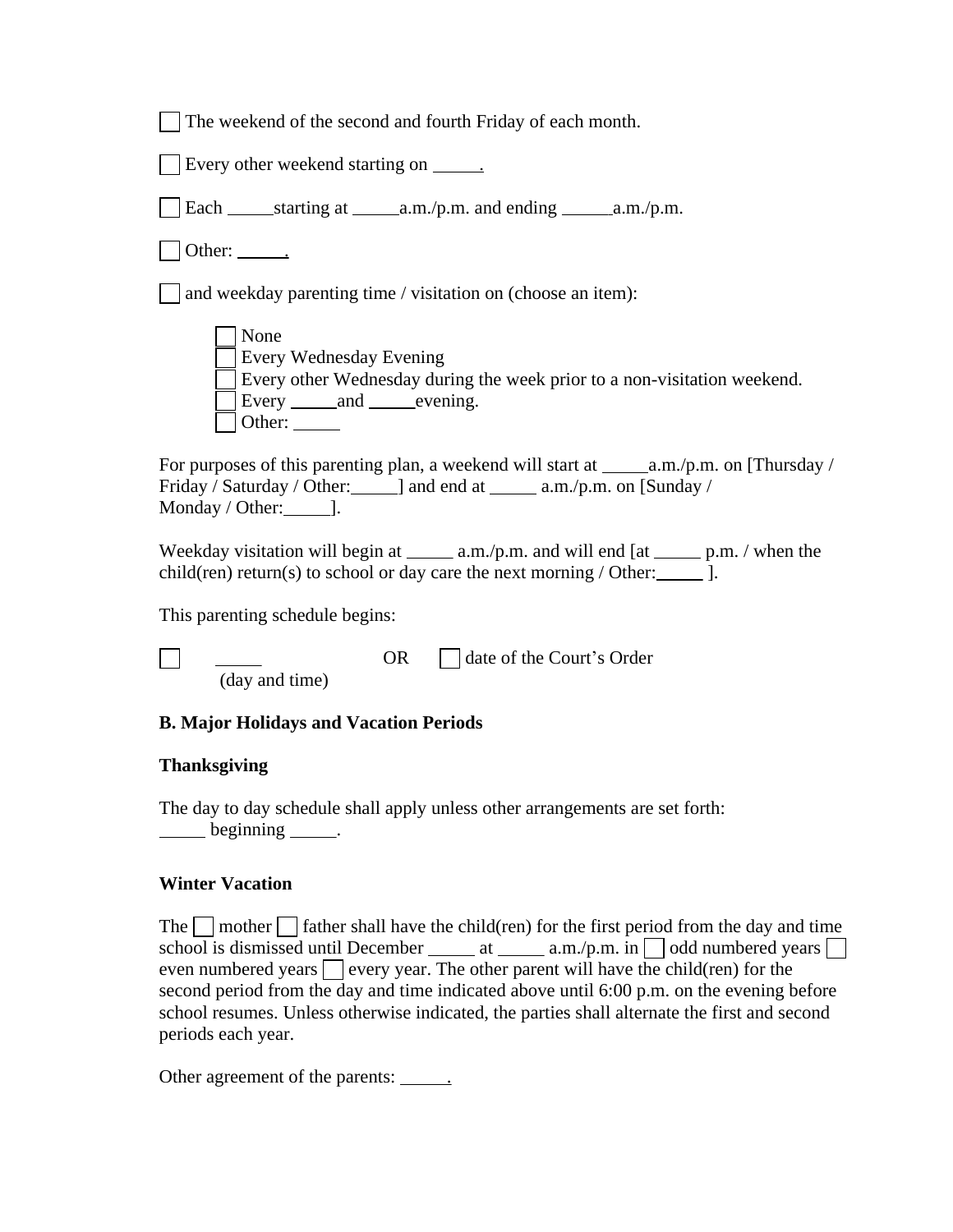#### **Summer Vacation**

Define summer vacation period:

The day to day schedule shall apply unless other arrangements are set forth:  $\rule{1em}{0.15mm} \hline \n \begin{bmatrix}\n \text{beginning} \end{bmatrix}$ .

### **Spring Vacation (if applicable)**

Define:

The day to day schedule shall apply unless other arrangements are set forth: beginning .

# **Fall Vacation (if applicable)**

Define:

The day to day schedule shall apply unless other arrangements are set forth: beginning .

# **C. Other Holiday Schedule (if applicable)**

*Indicate if child(ren) will be with the parent in ODD or EVEN numbered years or indicate EVERY year:*

|                                 | <b>MOTHER</b> | <b>FATHER</b> |
|---------------------------------|---------------|---------------|
| Martin Luther King Day          |               |               |
| Presidents' Day                 |               |               |
| Mother's Day                    |               |               |
| <b>Memorial Day</b>             |               |               |
| Father's Day                    |               |               |
| <b>July Fourth</b>              |               |               |
| Labor Day                       |               |               |
| Halloween                       |               |               |
| Child $(ren)$ 's Birthday $(s)$ |               |               |
| Mother's Birthday               |               |               |
| Father's Birthday               |               |               |
| Religious Holidays:             |               |               |
|                                 |               |               |
|                                 |               |               |
|                                 |               |               |
|                                 |               |               |
| Other:                          |               |               |
|                                 |               |               |
|                                 |               |               |
|                                 |               |               |
|                                 |               |               |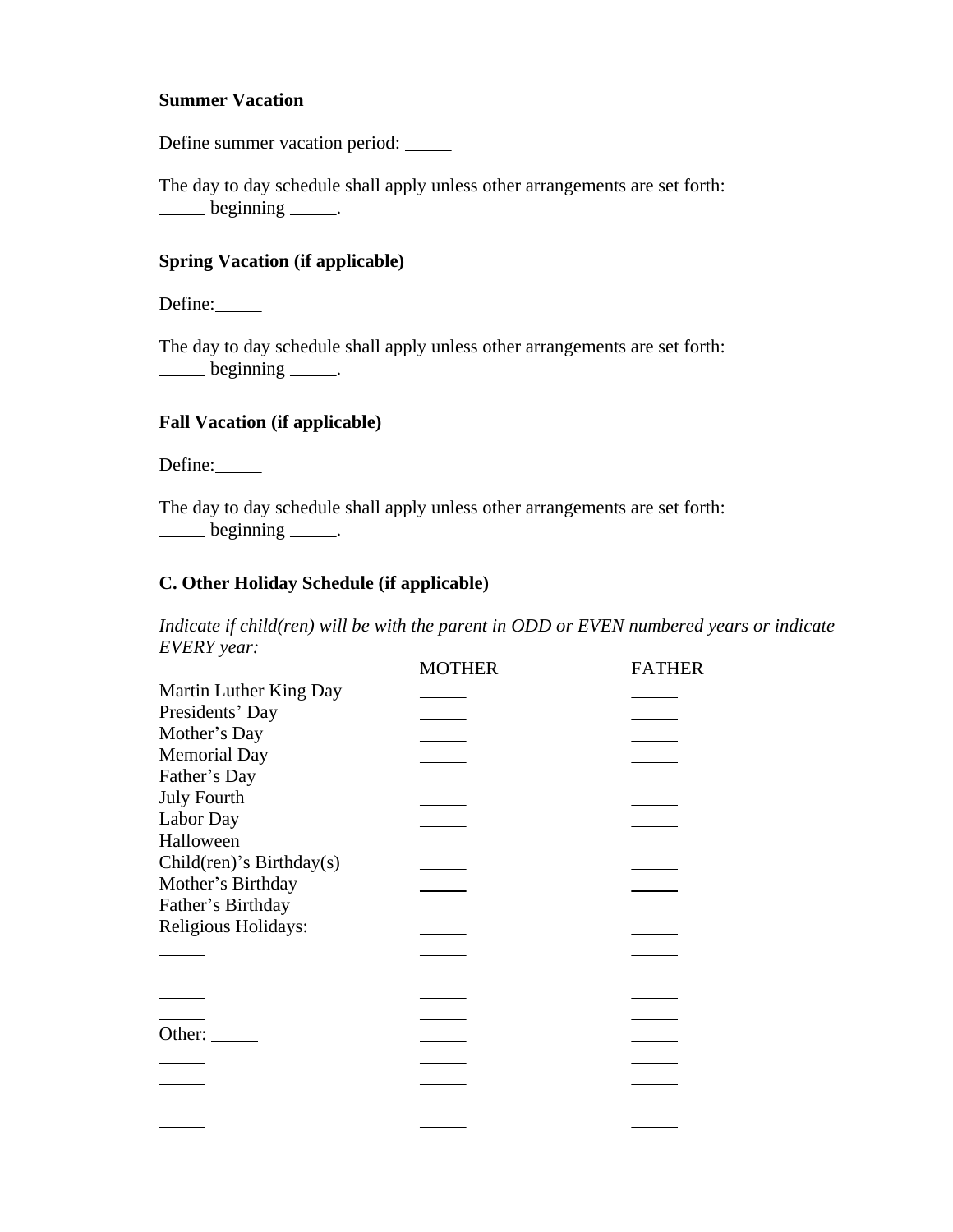Other: Other:

# **D. Other extended periods of time during school, etc. (refer to the school schedule)**

### **E. Start and end dates for holiday visitation**

For the purposes of this parenting plan, the holiday will start and end as follows (choose one):

 Holidays that fall on Friday will include the following Saturday and Sunday Holidays that fall on Monday will include the preceding Saturday and Sunday Other:

### **F. Coordination of Parenting Schedules**

Check if applicable:

The holiday parenting time/visitation schedule takes precedence over the regular parenting time/visitation schedule.

 When the child(ren) is/are with a parent for an extended parenting time/visitation period (such as summer), the other parent shall be entitled to visit with the child(ren) during the extended period, as follows:

### **G. Transportation Arrangements**

For visitation, the place of meeting for the exchange of the child(ren) shall be:

The <u>same</u> will be responsible for transportation of the child at the beginning of visitation.

The \_\_\_\_\_ will be responsible for transportation of the child at the conclusion of visitation.

Transportation costs, if any, will be allocated as follows:

Other provisions: \_\_\_\_\_\_\_

### **H. Contacting the child**

When the child or children are in the physical custody of one parent, the other parent will have the right to contact the child or children as follows:

Telephone

Other:

Limitations on contact: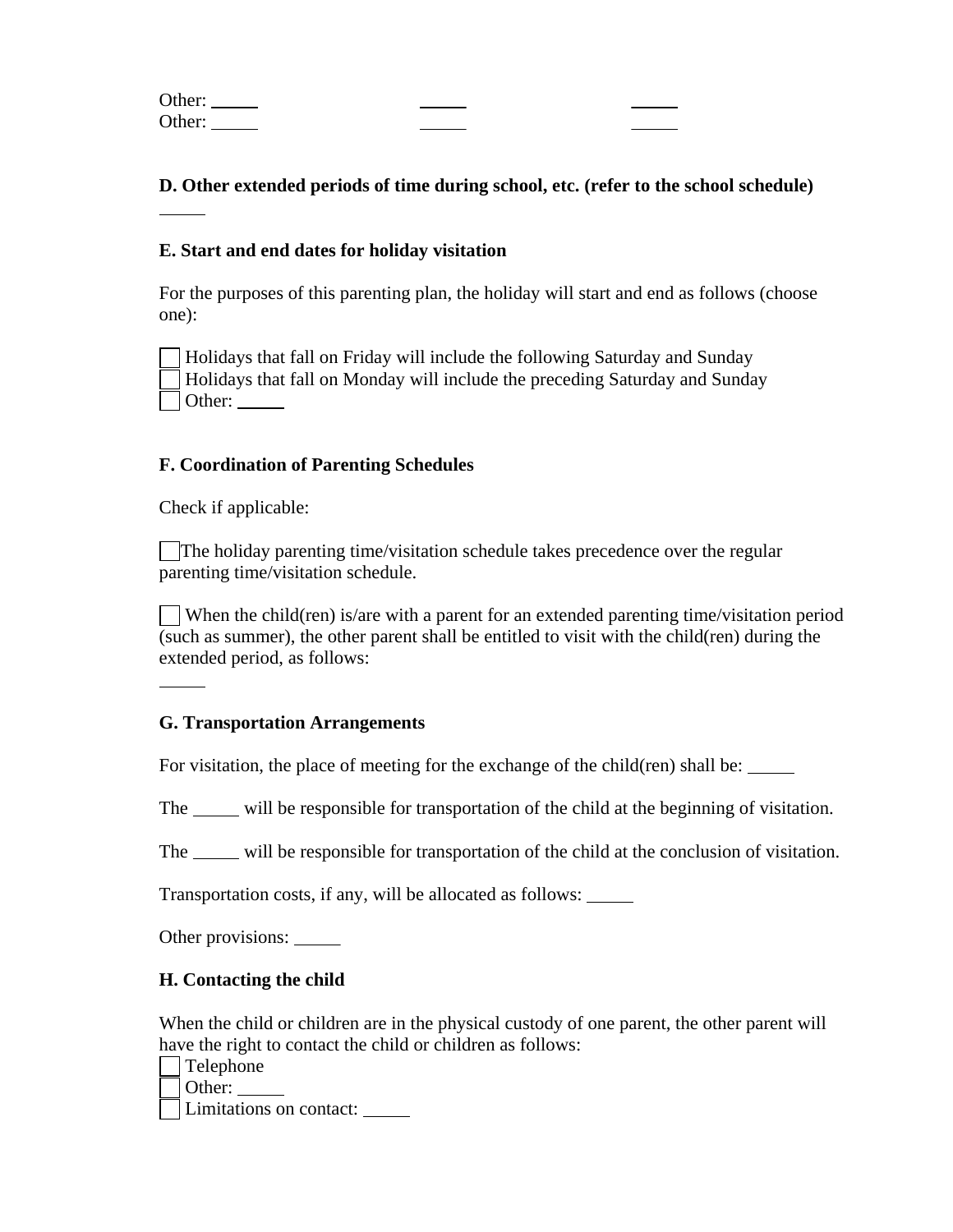# **I. Supervision of Parenting Time (if applicable)**

| Check here if Applicable

Supervised parenting time shall apply during the day-to-day schedule as follows:

Place:

Person/Organization supervising:

| Responsibility for cost: | $\Box$ mother $\Box$ father $\Box$ both equally |  |
|--------------------------|-------------------------------------------------|--|
|                          |                                                 |  |

# **J. Communication Provisions**

Please check:

 Each parent shall promptly notify the other parent of a change of address, phone number or cell phone number. A parent changing residence must give at least 30 days notice of the change and provide the full address of the new residence.

Due to prior acts of family violence, the address of the child(ren) and victim of family violence shall be kept confidential. The protected parent shall promptly notify the other parent, through a third party, of any change in contact information necessary to conduct visitation.

### **III. Access to Records and Information**

# **Rights of the Parents**

Absent agreement to limitations or court ordered limitations, pursuant to O.C.G.A. § 19-9-1 (b) (1) (D), both parents are entitled to access to all of the child(ren)'s records and information, including, but not limited to, education, health, extracurricular activities, and religious communications. Designation as a non-custodial parent does not affect a parent's right to equal access to these records.

Limitations on access rights: Other Information Sharing Provisions:

# **IV. Modification of Plan or Disagreements**

Parties may, by mutual agreement, vary the parenting time/visitation; however, such agreement shall not be a binding court order. Custody shall only be modified by court order.

Should the parents disagree about this parenting plan or wish to modify it, they must make a good faith effort to resolve the issue between them.

# **V. Special Considerations**

Please attach an addendum detailing any special circumstances of which the Court should be aware (e.g., health issues, educational issues, etc.)